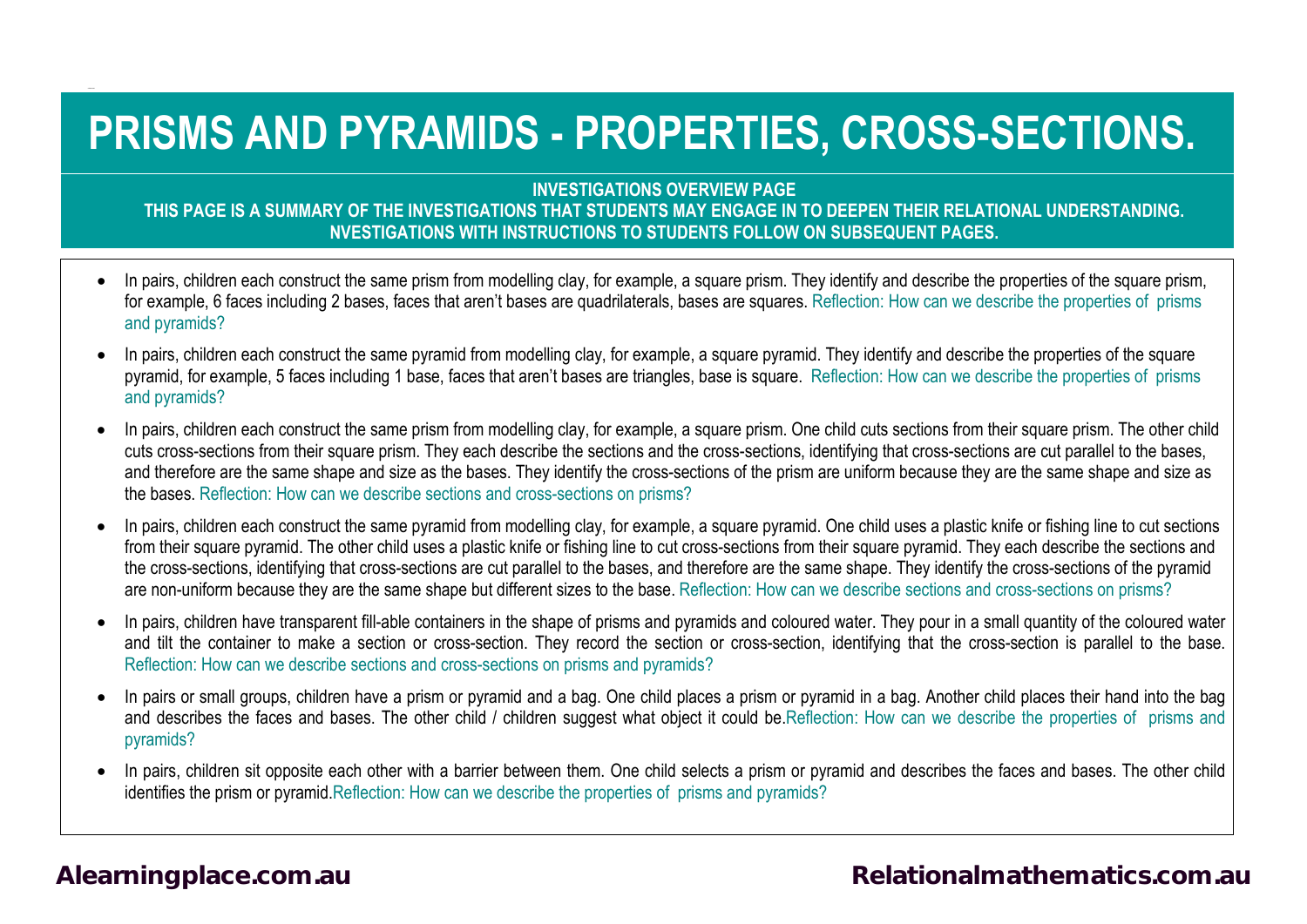Sit with a friend.

Each of you construct the same prism from modelling clay, for example, a square prism.

Each of you identify and describe the properties of the square prism, for example, 6 faces including 2 bases, faces that aren't bases are quadrilaterals, bases are squares.

Each of you construct the same pyramid from modelling clay, for example, a square pyramid.

Each of you identify and describe the properties of the square pyramid, for example, 5 faces including 1 base, faces that aren't bases are triangles, base is square.

Reflection: How can we describe the properties of prisms and pyramids.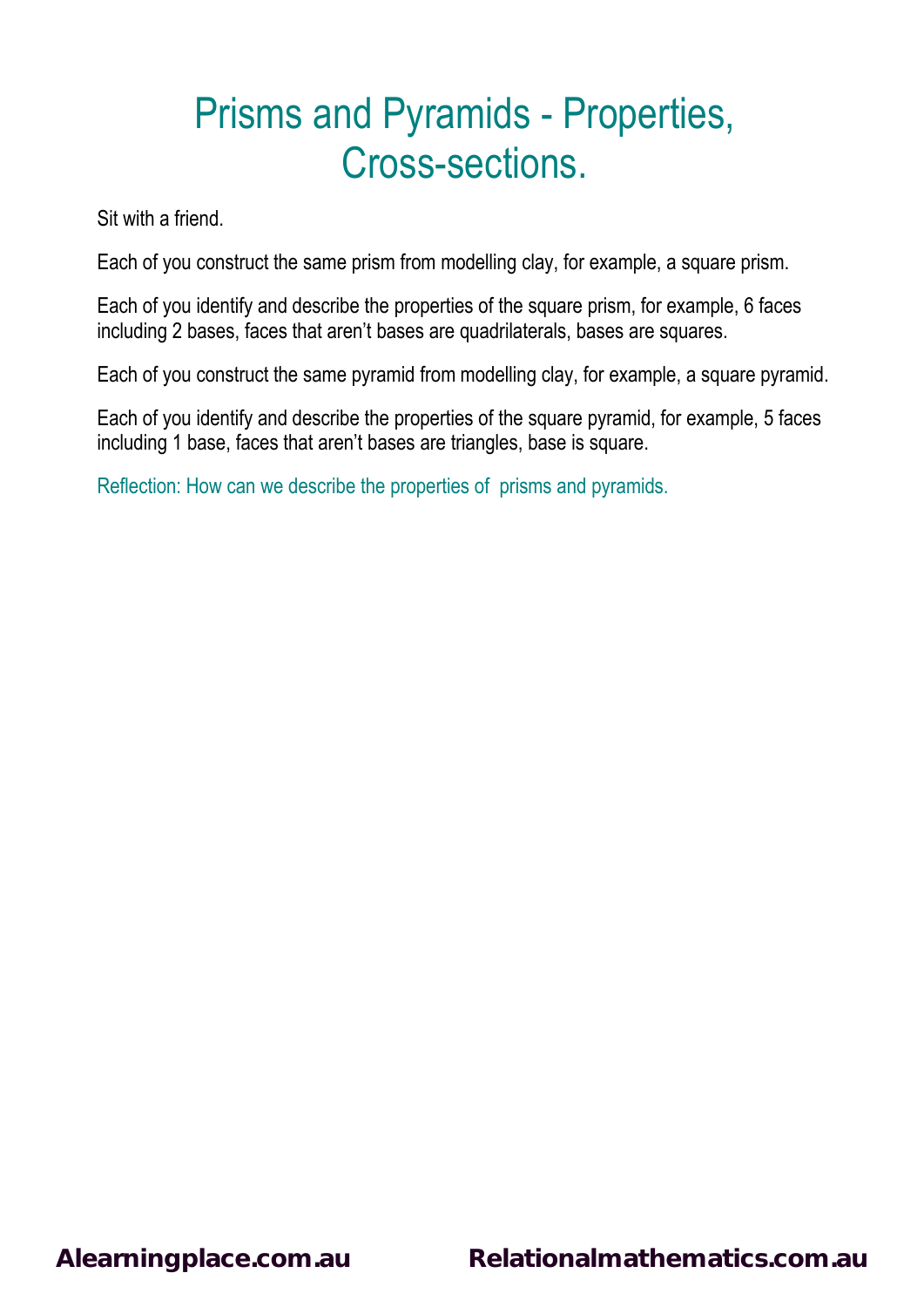Sit with a friend.

Each of you construct the same prism from modelling clay, for example, a square prism.

One child uses a plastic knife or fishing line to cut sections from their square prism.

The other child uses a plastic knife or fishing line to cut cross-sections from their square prism.

Each of you describe the sections and the cross-sections, identifying that

- cross-sections are cut parallel to the bases, and therefore are the same shape and size as the bases.
- cross-sections of the prism are uniform because they are the same shape and size as the bases.

Each of you construct the same pyramid from modelling clay, for example, a square pyramid.

One child uses a plastic knife or fishing line to cut sections from their square pyramid.

The other child uses a plastic knife or fishing line to cut cross-sections from their square pyramid.

Each of you describe the sections and the cross-sections, identifying that

- cross-sections are cut parallel to the bases, and therefore are the same shape.
- cross-sections of the pyramid are non-uniform because they are the same shape but different sizes to the base.

Reflection: How can we describe sections and cross-sections on prisms and pyramids.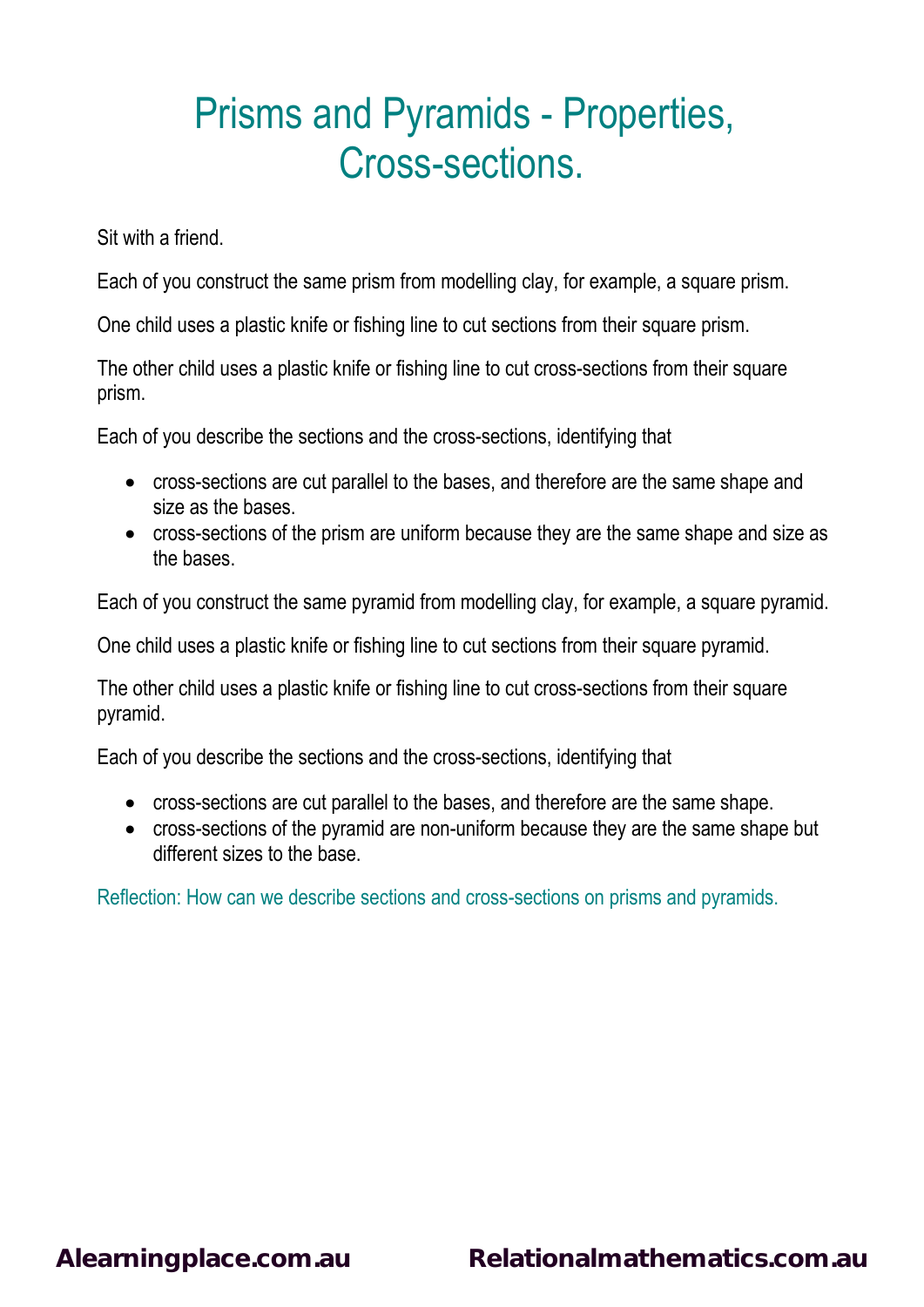Sit in pairs or small groups.

Have transparent fill-able containers in the shape of prisms and pyramids.

Have some coloured water.

Pour in a small quantity of the coloured water and tilt the container to make a section or cross-section.

Record the section or cross-section, identifying that the cross-section is parallel to the base.

Identify whether the cross-section is uniform or non-uniform.

Reflection: How can we describe sections and cross-sections on prisms and pyramids.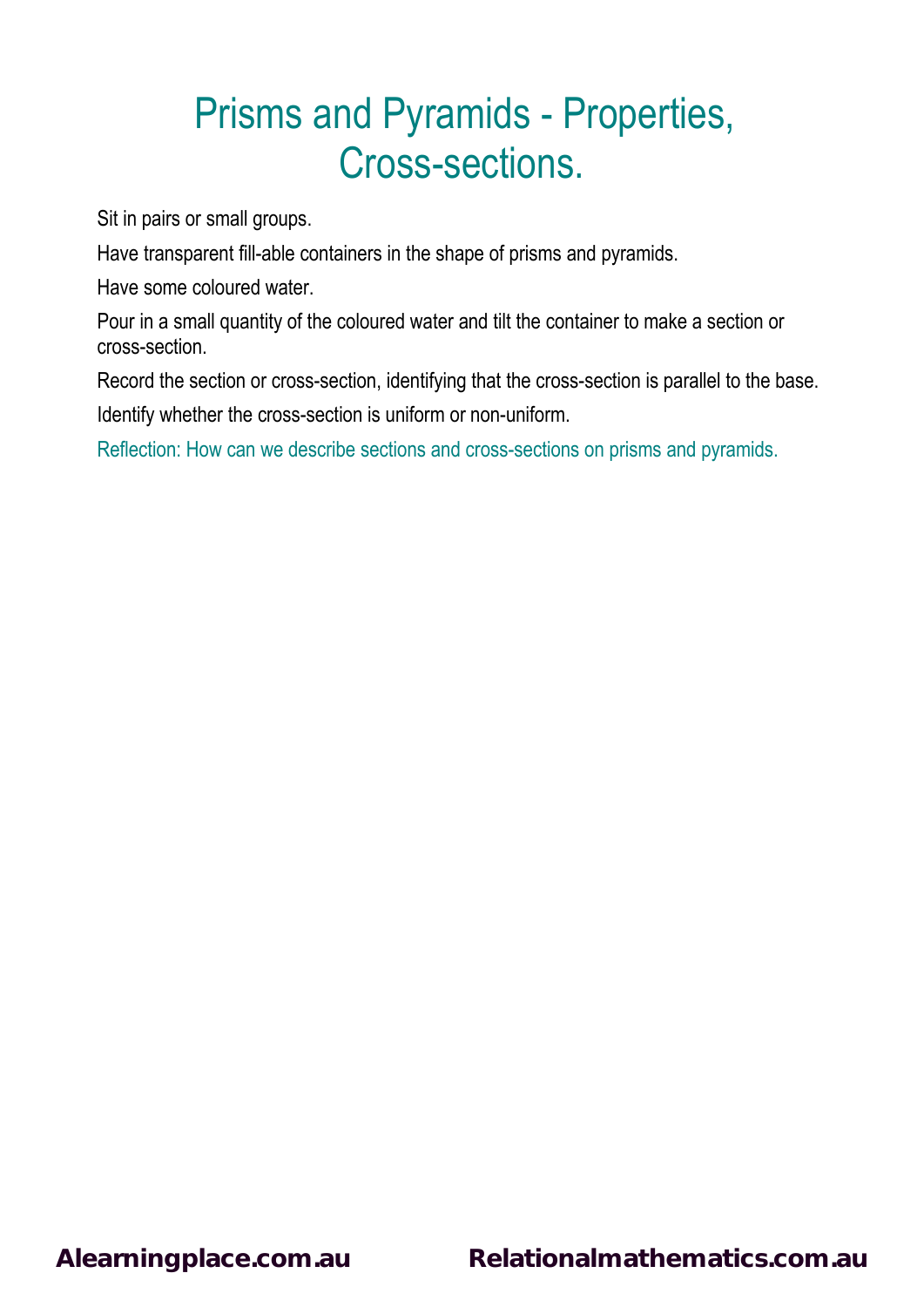Sit in pairs or small groups.

Have a prism or pyramid and a bag.

One child places a prism or pyramid in a bag.

Another child places their hand into the bag and describes the faces and bases.

The other child / children suggest what object it could be.

Reflection: How can we describe the properties of prisms and pyramids?